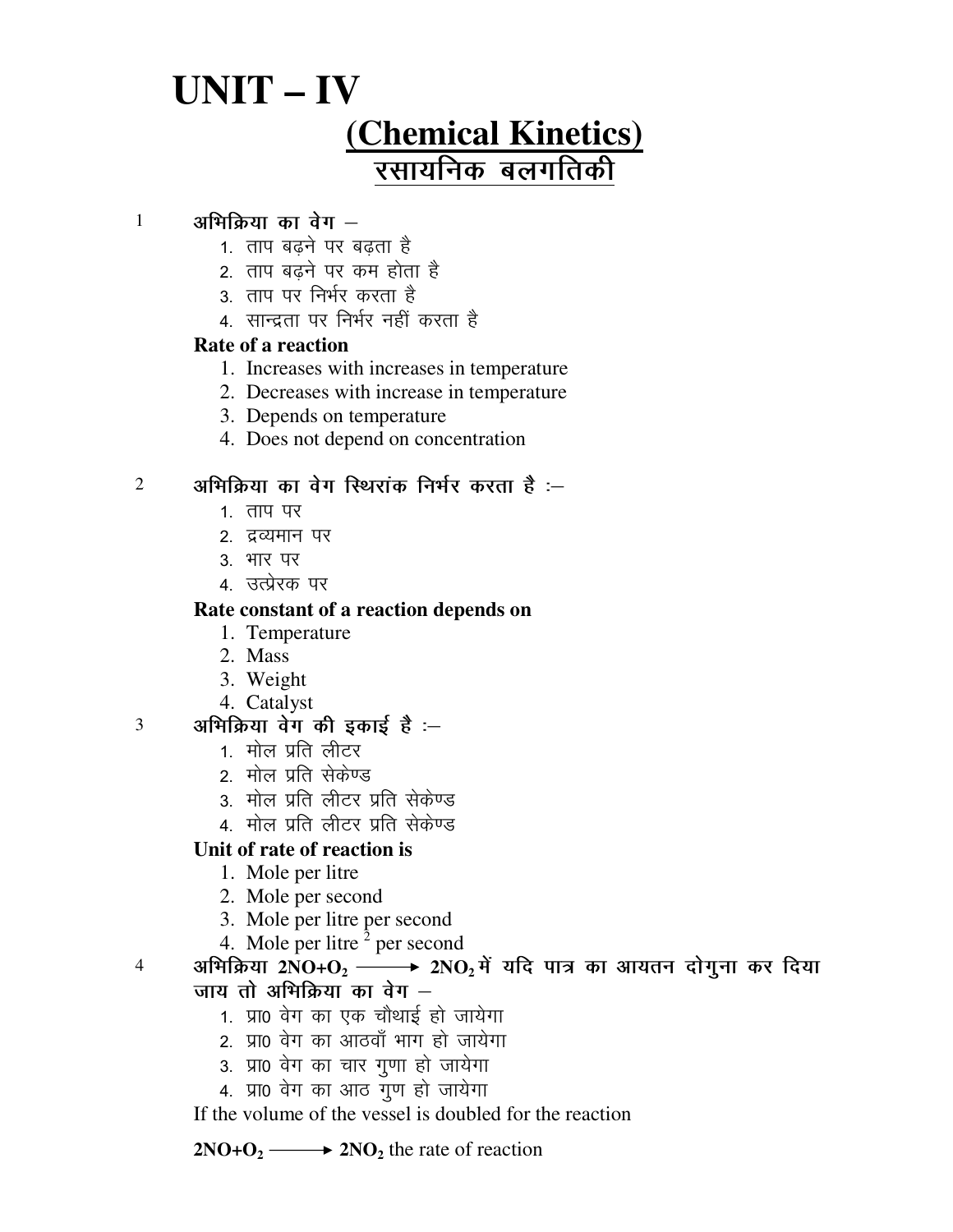- 1. Will become one fourth of the initial rate
- 2. Will become one eight of the initial rate
- 3. Will become fourth ones the initial
- 4. Will become to eight times the initial rate

5 निम्न में से कौन सा आलेख शून्य कोटि की अभिक्रिया प्रदर्शित करेगा :-



Which of the following graph represents zero order reaction.



## $6$  रेडियोधर्मी विघटन की अभिक्रिया है :-

- 1. प्रथम कोटि की
- 2. द्वितीय कोटि की
- 3. तृतीय कोटि की
- 4. शून्य कोटि की

The order of radioactive disintegration is

- 1. First order
- 2. Second order
- 3. Third order
- 4. Zero order
- 

 $7$  एक प्रथम कोटि की अभिक्रिया का अर्द्ध आयुकाल 15 मिनट है। 30 मिनट में कितनी आभिक्रिया पूर्ण होगी $-$ 

- 1. 75  $%$
- 2.  $80 \%$
- 3. 95  $%$
- 4. 100 %

Half life period of a first order reaction is 15 min. How much of the reaction

will be complete in 30 min.

- 1. 75  $%$
- 2.  $80 \%$
- 3. 95  $%$
- 4. 100 %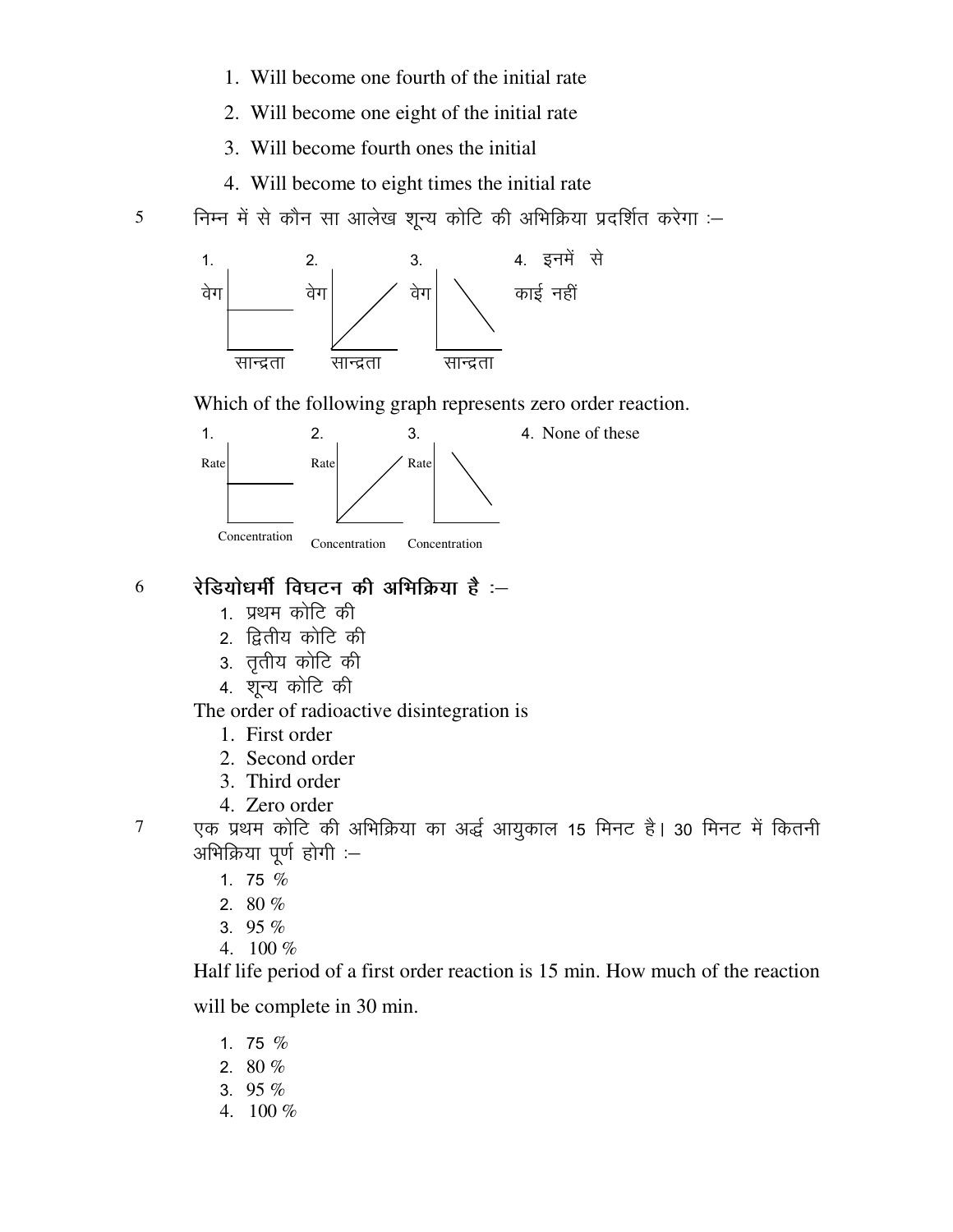$8 \qquad$  कौन सा आरहेनियस समीकरण है :–

|  |  | $dlnk = Ea$ dlnk = Ea dlnk = Ea dlnk = Ea |                                 |  |  |  |  |
|--|--|-------------------------------------------|---------------------------------|--|--|--|--|
|  |  |                                           | dt RT dt $RT^2$ dt $RT^2$ dt RT |  |  |  |  |

Which of the following represents Arrhenius equation.

|  | $dlnk = Ea$ dlnk = Ea dlnk = Ea dlnk = Ea |  |  |
|--|-------------------------------------------|--|--|
|  | dt RT dt $RT^2$ dt $RT^2$ dt RT           |  |  |

- $9$  ताप बढ़ने पर अभिक्रिया दर में अत्यधिक वृद्धि का कारण है :-
	- 1. टककरों की कुल सुख्या में वृद्धि
	- 2. सक्रियित अणुओं को संख्या में वृद्धि
	- 3. सक्रियण ऊर्जा का {ाटना
	- 4. औसत मुक्त पथ का छोटा होना

Excessive increase in rate of reaction on increase in temperature is due to

- 1. Increase in total number of collision
- 2. Increase in number of activated molecules
- 3. Decrease in activation energy
- 4. Decrease in length of mean tree path

## **Very Short Answer Question (1 Marks)**

1 अतिमन्द अभिक्रियायें क्या है ?

What are very show reactions.

 $2 \t3$  अभिक्रिया के वेग पर ताप का क्या प्रभाव पडता है।

What is the effect of temperature on rate of reaction.

3 - शून्य कोटि की अभिक्रिया का एक उदाहरण दें।

Give an example of zero order reaction.

4 क्षध्म प्रथम कोटि की अभिक्रिया का एक उदाहरण दें।

Give an example of first order reaction.

 $5$  f}तीय कोटि के लिए वेग स्थिरॉक का मात्रक लिखें।

Write down the unit of rate constant for a second order reaction.

 $6$  प्रथम कोटि की अभिक्रिया के लिए अर्द्ध आयुकाल का सूत्र लिखें।

Write down the formula for half life period of a first order reaction.

- 7 अभिक्रिया  $X \longrightarrow Y$  शून्य कोटि की है। इसके वेग समीकरण को लिखें। The reaction  $X \longrightarrow Y$  is a zero order reaction. Write down the rate equation for it.
- 8 **किसी भी अभिक्रिया में देहली ऊर्जा तथा** सक्रियण ऊर्जा में किसका मान अधिक होता है ।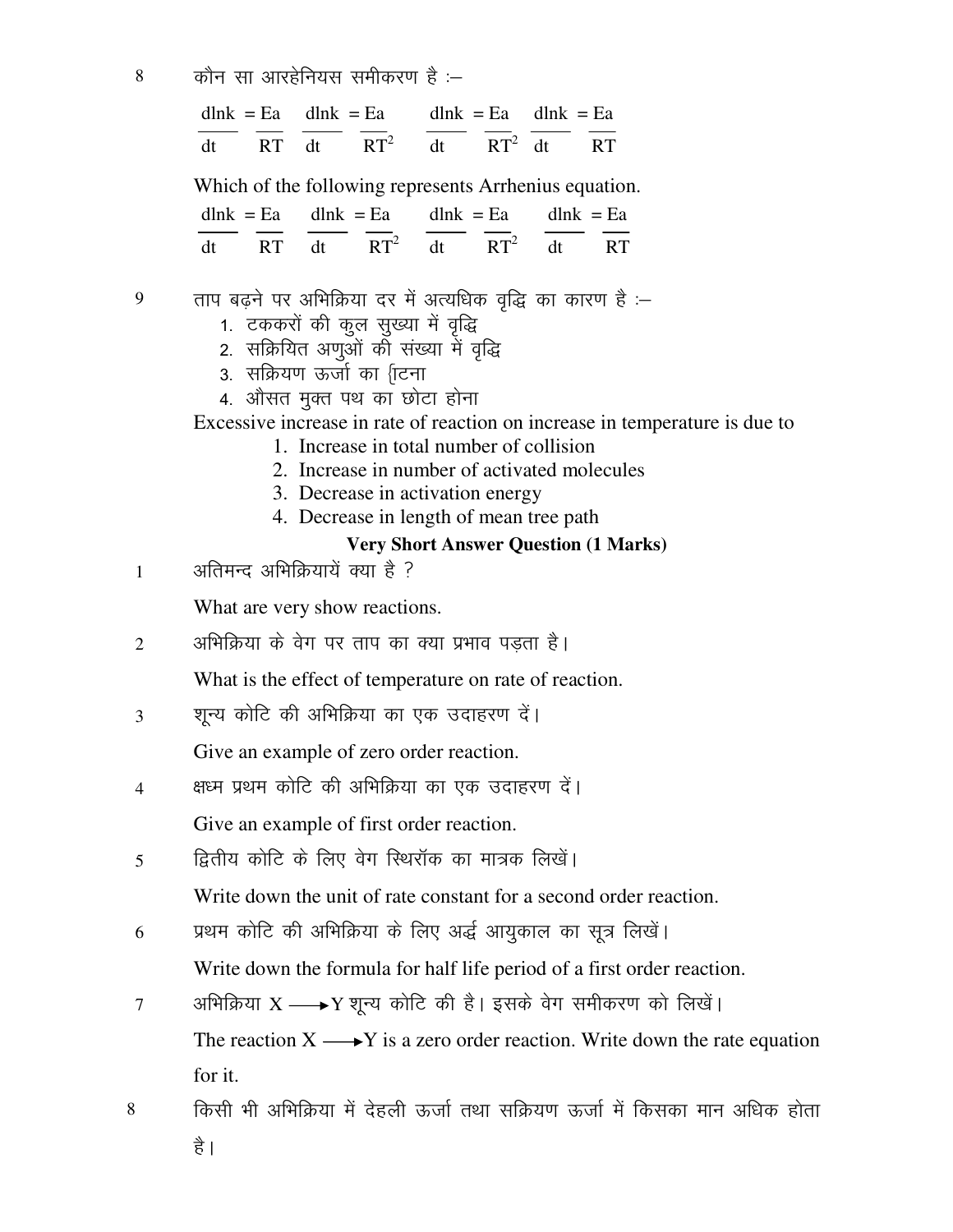For a chemical reaction which has higher value : thresh hold energy or activation energy.

- 9 अभिकारकों के बीच होनेवाली टक्करों जो उत्पाद बनाती हैं क्या कहलाती हैं। What is the name of the collision, which leads to formation of product.
- $10$  aॉल्टमैन रिथरांक का मान क्या है।

What is the value of Boltzman constant.

# **Short Answer Question (2 Marks)**

1 वर नियम क्या है लिखें?

What is a rate law ?

2 3 अभिक्रिया की कोटि से क्या समझते हैं ? उदाहरण दें।

What do you understand by order of reaction ? Give example.

- $3$  रासायनिक अभिक्रिया को प्रभावित करनें वाले कारकों का लिखें। Write down the factors which affect a chemical reaction.
- 4 अभिक्रिया की आण्विकता क्या है ? उदाहरण के साथ वर्णन करें। What is molecularity of a reaction ? Describe with example.
- 5 जटिल अभिक्रियाएँ क्या है ? उदाहरण सहित लिखें। What is a complex reaction ? Describe with example.
- $6$  शून्य कोटि की अभिक्रिया की अर्द्ध आयु ज्ञात करें।

Find out the half life period of a zero order reaction.

 $7$  अभिक्रिया a A → b B+C के वेग को व्यक्त करने लिए सूत्र लिखें। Write down the formula for the rate of the reaction  $a A \rightarrow b B + C$ 

8 अभिक्रिया के वेग तथा वेग स्थिरांक में अन्तर बताएँ।

Write down the difference between rate of a reaction and rate constant.

9 विल्सी अभिक्रिया की सक्रियण ऊर्जा से क्या अभिप्राय है।

What do you understand by activation energy of a reaction ?

10 fिकसी प्रथम कोटि की अभिक्रिया का दर स्थिरांक 2 Min हो तो उसकी अर्द्ध आयू ज्ञात करें।

The rate constant of a first order reaction is 2 min. Find out its half life period.

 $11$  yre lang and vector of the state via the state of  $\frac{1}{k}$  i  $\frac{k}{k}$  is a set  $k$  if and the state is a set  $k$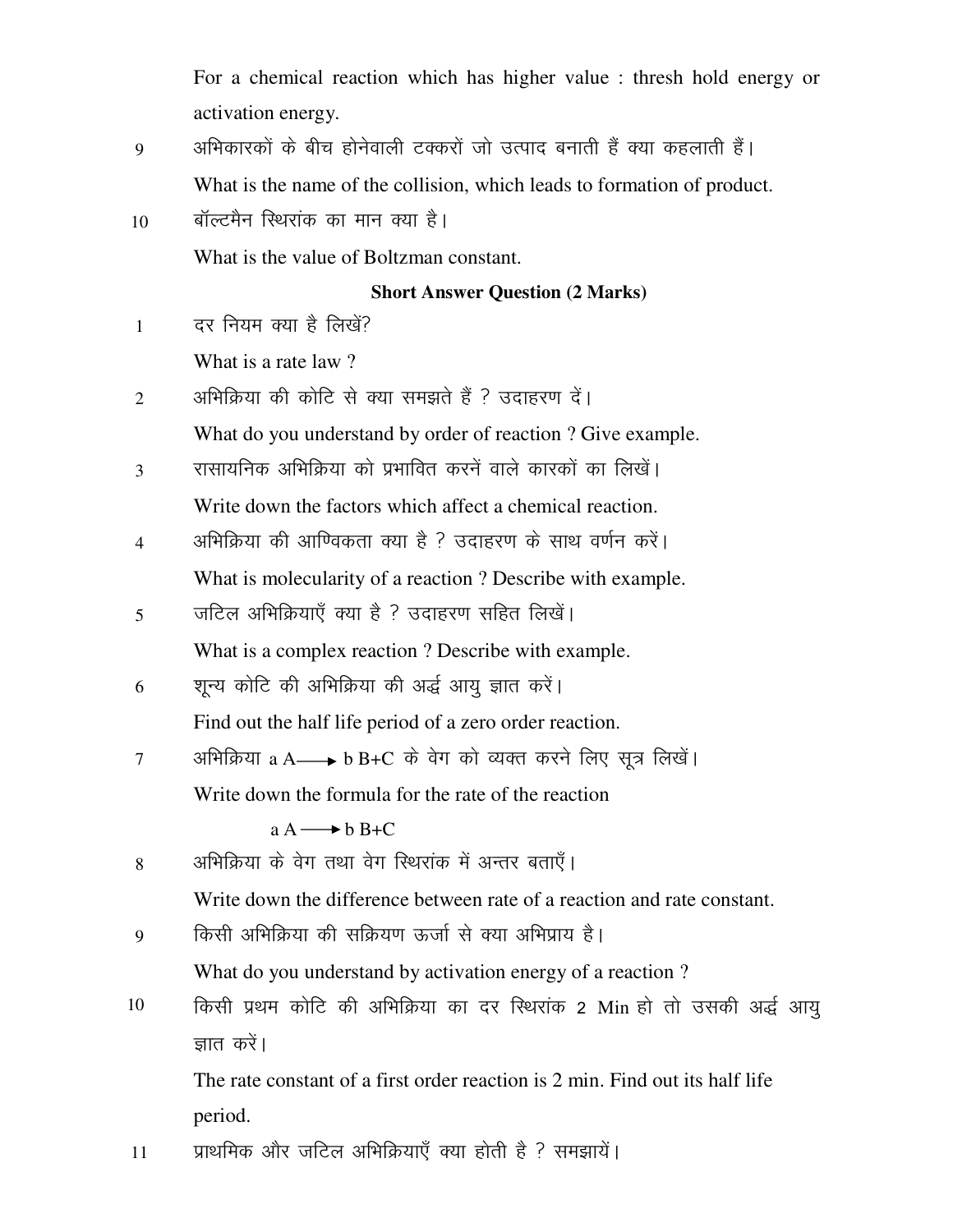What are primary and complex reactions ? Explain.

| 12 | अभिक्रिया $A + H_2O \longrightarrow B$ के लिए, वेग (A) है इसकी                                    |
|----|---------------------------------------------------------------------------------------------------|
|    | 1. अण्विकता 2. कोटि का निर्धारिण करें।                                                            |
|    | For the reaction $A + H_2O \longrightarrow B$ rate is (A). Find out its 1. Molecularity           |
|    | 2. Order of reaction.                                                                             |
| 13 | अभिक्रिया की औसत दर क्या है ? इसका निर्धारण कैसे किया जाता है                                     |
|    | What is average rate of reaction? How it determined.                                              |
| 14 | ताप का वेग स्थिरांक पर क्या प्रभाव पड़ता है।                                                      |
|    | What is the effect of temperature on rate constant?                                               |
| 15 | एक अभिक्रिया A+B ——→ उत्पाद के लिए वेग नियम r=k [A] <sup>½</sup> [B] <sup>2</sup> है तो अभिक्रिया |
|    | की कोटि क्या है ?                                                                                 |
|    | For a reaction A+B Product the rate of law is r=k $[A]^{\frac{1}{2}} [B]^2$ What is               |
|    | the order of reaction.                                                                            |

#### **Short Answer Question (3 Marks)**

- 1 a विभिन्न कोटि के अभिक्रिया के वेग तथा अभिकारक की सान्द्रता के बीच आलेख खींचे Write down the relation between concentration of reaction and different order of reactions.
- 2 ताप में 293K से 313K तक वृद्धि करने पर किसी अभिक्रिया का वेग चार गुणा हो जाता है। इस अभिक्रिया के लिए सक्रियण ऊर्जा की गणना करें। The rate of a reaction increases four times when temperature is increased from 293 K to 313 K. Find out the activation energy for this reaction.
- $3$  एक अभिक्रिया के लिए सक्रियण ऊर्जा का मान शून्य है। यदि 280K पर दर स्थिरांक का मान  $1.6 \times 10^{-6}$  हो तो 300 K पर दर स्थिरांक के मान की गणना करें। Activation energy for a reaction is zero. If the rate constant is  $1.6 \times 10^{-6}$  at 280 K, Find out the rate constant at 300 K.
- 4 a forसी अभिक्रिया की सक्रियण ऊर्जा और देहली ऊर्जा में अन्तर लिखें। Write down the difference between Activation Energy and Threshold Energy of a reaction.
- 5 अभिक्रिया की कोटि तथा अणिवकता में अन्तर स्पष्ट करें। Discuss the difference molecularit and order of a reaction.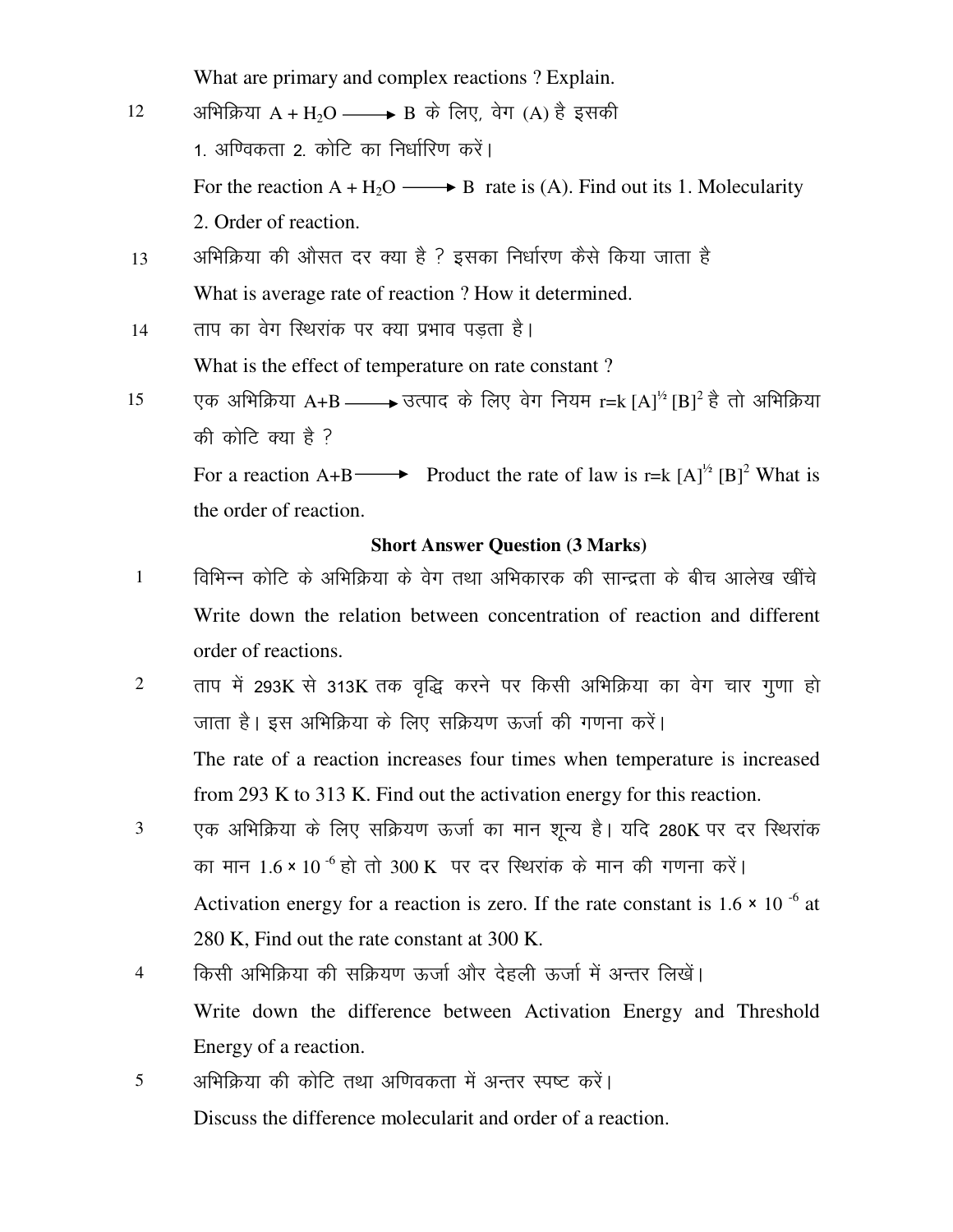- 6 अभिक्रिया 2 NO<sub>2</sub> + F<sub>2</sub>  $\longrightarrow$  2 NO<sub>2</sub> F का वेग समीकरण निम्न है r = K [NO<sub>2</sub>]  $[F_2]$  इन क्रिया विधि की क्रिया विभिन्न पदों में दीजिए। The rate equation for the reaction  $2 \text{ NO}_2 + \text{F}_2 \longrightarrow 2 \text{ NO}_2 \text{ F}$  is  $r = K \text{ [NO}_2 \text{ ] [F}_2\text{]}$ Describe this reaction in different steps.
- 7 तात्क्षणिक वेग से क्या समझते हैं ? उदाहरण देकर स्पष्ट करें। What do you understand by instantaneous rate ? Give examples.
- 8 अभिक्रिया के टक्कर सिद्धान्त का वर्णन करें। Describe the collision theory of reaction.
- $9$  अर्द्ध आयू की सहायता से अभिक्रियाओं के कोटि का निर्धारण कैसे किया जाता है How do you determine the order of reaction with the help of half life period ?
- 10 प्लैटिनम की सतह पर NH<sub>3</sub> का अपघटन शून्य कोटि की अभिक्रिया है। N<sub>2</sub> एवं H<sub>2</sub> के उत्पादन की दर क्या होगी जबकि K का मान 2.5 × 10<sup>-4</sup> mol L<sup>-1</sup> S<sup>-1</sup> हो। Decomposition of  $NH<sub>3</sub>$  at Pt surface is a zero order reaction. What will be the rate of production of N<sub>2</sub> and H<sub>2</sub> if K = 2.5  $\times$  10<sup>-4</sup> mol L<sup>-1</sup> S<sup>-1</sup>
- $11$  दर्शाए कि प्रथम कोटि की अभिक्रिया में 99% अभिक्रिया पूर्ण होने में लगा समय 90% अभिक्रिया पूर्ण होने में लगनेवाले समय से दूगूना होता है। Show that the time required for completion of 99% of reaction is double the time taken for completion of 90% of the reaction.
- $12 \qquad$  उत्प्रेरक क्या है ? उदाहरण देकर समझायें

What are Catalysts ? Describe with examples.

13 for किसी रेडियो सक्रिय पदार्थ का अर्द्ध आयु काल क्या होता है ? किसी रेडियो सक्रिय पदार्थ का अर्द्ध आयु काल 10 मिनट है तो रेडियो सक्रिय पदार्थ का क्षय स्थिरांक ज्ञात करें।

What is the half life period of a radioactive substance ? If the half life period of a radioactive substance is 10 min. What is the value of its olis integration constant.

 $14$  अभिक्रिया 2A  $\longrightarrow$  उत्पान में A की सान्द्रता 10 मिनट में 0.5 मोल प्रंत लीटर से घटकर 0.4 मोल प्रति लीटर हो जाती है इस दौरान अभिक्रिया की दर की गणना करें ।

In the reaction  $2A \longrightarrow$  Product the concentration of A decreases from 0.5 mol to 0.4 mol per litre in 10 min. Find out the rate of reaction during this period.

 $15$  एक प्रथम कोटि की अभिक्रिया 60 मिनट में 40 % पूर्ण होती है, तो अभिक्रिया की  $60\%$  पूर्ण होने में किना समय लगेगा। Log  $2 = 0.3010$  log  $3 = 0.4771$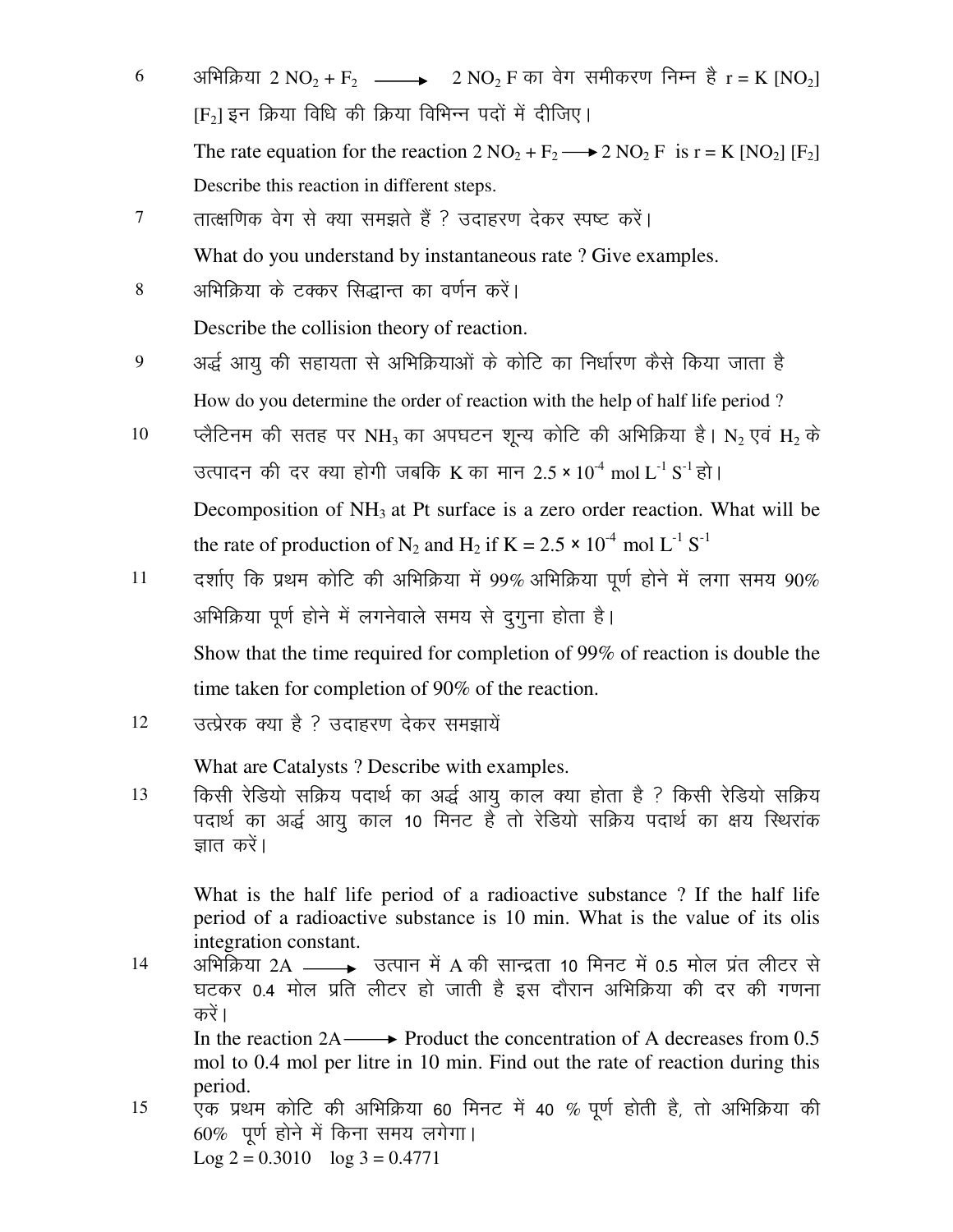If a first order reaction is 40% complete in 60 min. how much time required for completion of 60% of the reaction.

$$
Log 2 = 0.3010 log 3 = 0.4771
$$

#### **Long Answer Question (5 Marks)**

1 प्रथम कोटि के दर स्थिरांक का व्यंजक प्राप्त करें, एवं उसके अर्द्ध आयु गणना करें। Derive the expression for the rate constant of a first order reaction and calculate its half life period.

2 अर्हेनियस समीकरण क्या है। इसका व्यंजक प्राप्त करें।

What is Arrhenious equation ? Derive an expression for it.

 $3$  (a) शुन्य कोटि के अभिक्रिया के लिए व्यंजक प्राप्त करें।

(b) सक्रियण ऊर्जा पर उत्प्रेरक का कया प्रभाव पडता है।

(a) Derive an expression for zero order reaction.

(b) What is the effect of Catalyst on activation energy.

- 4 ,d jklk;fud vfHkfØ;k e sa lkUn z;rk ,oa le; d s e/; [kh apk x;k xzkQ fuEu प्रकार है $:=$ ग्राफ की मदद से निम्न उत्तर दें $$  $t(S)$  $[A] \uparrow$ 
	- $a$  इस अभिक्रिया की कोटि क्या है ?
	- $b$  दर स्थिरांक K का मात्रक क्या होगा ?
	- $\rm c~$  K तथा  $\rm t^{1/2}$ के मध्य सम्बन्ध बताओं।
	- d) उपरोक्त दिये गये ग्राफ में ढाल क्या प्रदर्शित करता है
	- e Log  $\text{[R]}_0/\text{[R]}$  तथा समय t के मध्य ग्राफ खींचे।

The following graph represents the relation between concentration and time of a reaction.



Answer the following questions with the help of a graph.

- a What is the order of this reaction.
- b What is the value of rate constant K.
- <sup>c</sup> Write down the relationship between  $t^{\frac{1}{2}}$  and K.